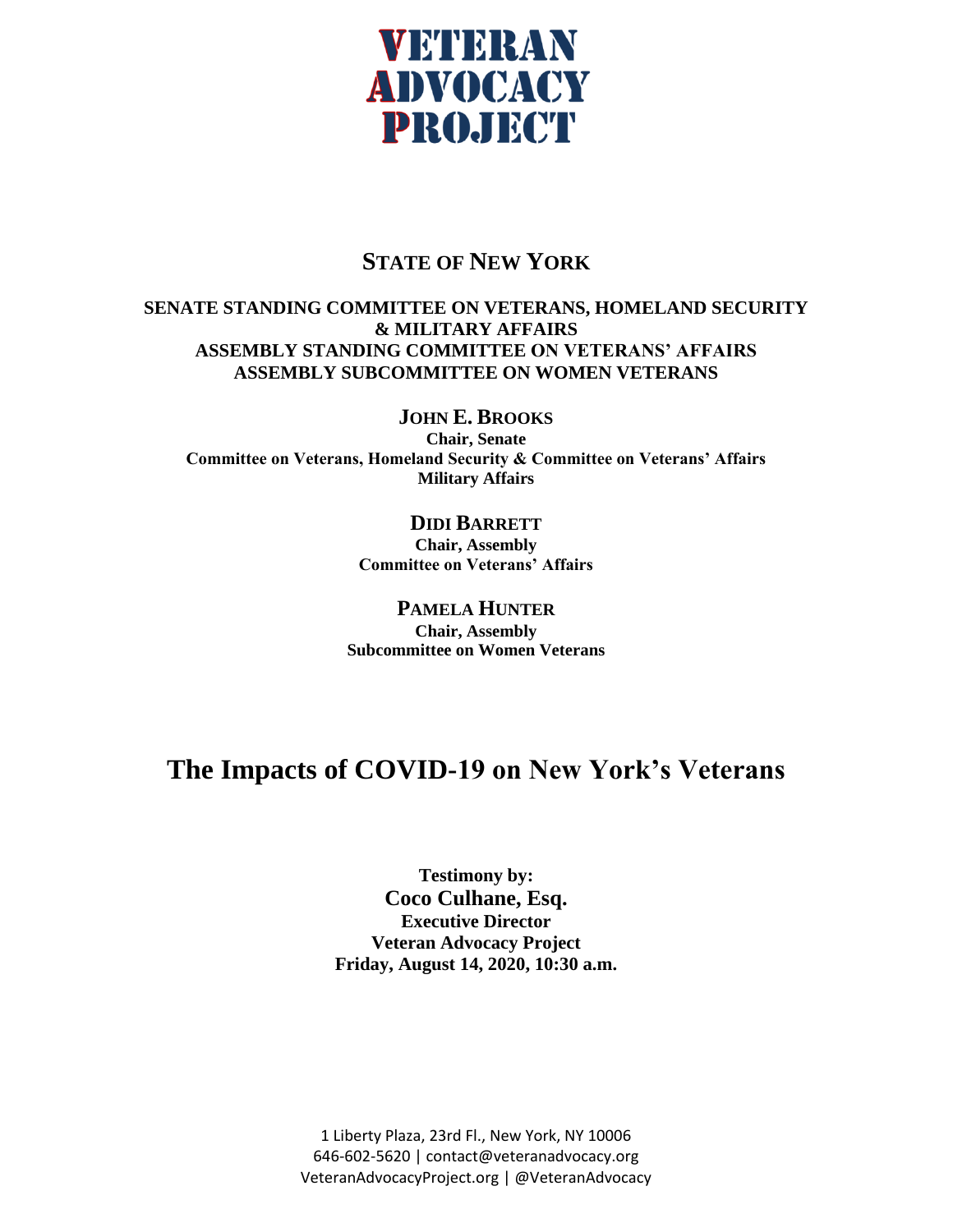Good morning Chair Brooks, Chair Barrett, and Chair Hunter. My name is Coco Culhane and I am the executive director of the Veteran Advocacy Project (or "VAP"); we provide free legal services to veterans and their families with a focus on those living with post traumatic stress and other mental health conditions. Our practice ranges from food stamps to DOD cases to death row. Thank you for the opportunity to speak here today.

There are far too many issues to effectively address in a short time today: the looming tsunami of evictions, the crippling cuts to government budgets, unemployment rates not seen for a century, inadequate access to health care, food, and shelter. The devastating effect of the COVID-19 pandemic on communities of color, the elderly, and individuals with mental health challenges has been relentless. VAP's clients encompass all of these demographics and the hardship they face has been compounded by a digital divide, leaving an already isolated population more alone than ever. Given VAP's specialization in working with veterans living with mental health conditions, I want to focus my remarks today on how so many of these veterans are being left behind and make recommendations regarding the challenges they are facing: isolation from information, disconnection from treatment, and lack of access to the resources of the VA.

As we all adapt to a virtual world, vast numbers of individuals are living in a kind of darkness, with no access to the internet. One of our attorneys has been making house calls because the esignature software we purchased is useless to a veteran without a smartphone. In April, the FCC relaxed the documentation standards to prove eligibility for Lifeline, the discounted phone and internet access program. Where was that FCC announcement? Online. Under "training and outreach," the entity that administers the plans offers: webinars, instructional videos about how to apply for a phone, and newsletters via email.<sup>1</sup> Another way these veterans are isolated: as everyone turns to telehealth, what about all of the men and women who have no way to engage in digital medical services? For those who *do* have a smart phone or a laptop, figuring out a new technology can be frustrating enough to dissuade them from continuing in care.

These challenges, seemingly small annoyances to most of us, jeopardize the wellbeing of the vulnerable veterans taking their lives at twice the rate of the general population. Whether the number is 17 a day or 22 does not matter. What leads them to the point of suicide does. Most susceptible among this group are veterans who were involuntarily discharged based on misconduct; these men and women die by suicide at nearly three times the rate of other veterans. <sup>2</sup> Their less than honorable discharges have been found to be the second highest predictor of homelessness<sup>3</sup>; now add a pandemic where an estimated quarter of the population cannot, and has not, paid rent in six months and the potential outcome is overwhelming.<sup>4</sup>

<sup>&</sup>lt;sup>1</sup> Universal Service Administrative Co. "Lifeline: Learn," available at: [https://www.usac.org/lifeline/;](https://www.usac.org/lifeline/) linking to: <https://www.usac.org/lifeline/learn/> (last accessed 8/14/2020).

<sup>2</sup> Bryan, CJ. *On Deployment and Military Suicide Risk*. JAMA PSYCHIATRY. 2015; 72(9):949–950. doi:10.1001/jamapsychiatry.2015.0671.

<sup>3</sup> *See*, Gundlapalli AV, Fargo JD, Metraux S, et. al. *Military Misconduct and Homelessness Among US Veterans Separated from Active Duty, 2001-2012*. JAMA. 2015;314(8):832–834. doi:10.1001/jama.2015.8207.

<sup>4</sup> Manksar, Noha, "25 percent of NYC renters have not made payments since March," NY POST, July 9, 2020, available at: [https://nypost.com/2020/07/09/25-percent-of-nyc-renters-have-not-made-payments-since-march/.](https://nypost.com/2020/07/09/25-percent-of-nyc-renters-have-not-made-payments-since-march/)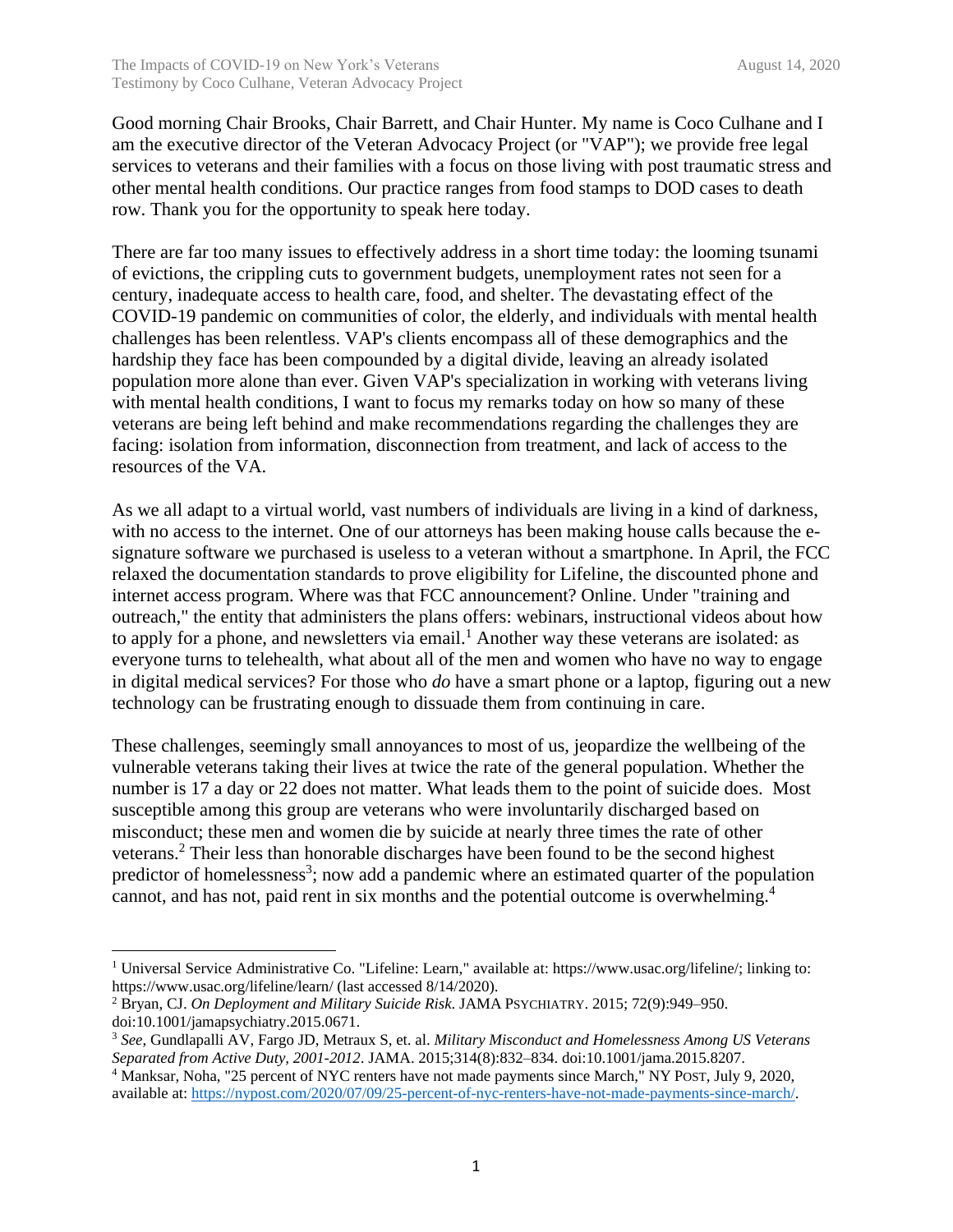Some veterans have been hit doubly hard: The systemic problems that make certain populations more vulnerable to COVID-19, are the same that lead to less than honorable discharges. One study showed that Black servicemembers were twice as likely to face disciplinary action and courts-marital than white servicemembers.<sup>5</sup> Mental health conditions cause disproportionately negative outcomes both in service and in the civilian world: A Government Accountability Office report showed that from 2011 to 2015, of the veterans discharged for misconduct, 62 percent *had already been diagnosed* with PTSD or a related condition.<sup>6</sup> Survivors of military sexual trauma are 50 percent more likely to receive misconduct discharges.<sup>7</sup> What all of this amounts to: injustice compounded by injustice. First, in service; then, post service when, cut off from VA health care and benefits, these veterans also face stigma trying to get a job, and spend every day struggling to get by. As part of low-income communities with higher mortality rates, more criminal justice involvement, and wildly unequal access to health care, the consequences of the pandemic hit them again.

Two nights ago, I checked in on one of our clients, a Marine who served in Vietnam; and when I asked how he had been doing, he paused and said, "There's a lot of pain." He was referring to the pandemic; he was referring to the fight for Black equality and safety and the Black Lives Matter demonstrations all around him; and he was referring to his service. He continued speaking, remembering the trauma: "as a Black man in the south, you gotta understand, back then, I couldn't report anything. A deep sigh. There are only two secrets I have carried my entire life: my discharge and my rape." He explained to me how he has spent years saying, "I don't need the VA" when buddies ask why he's not getting benefits. But when he contracted coronavirus in May, he felt the weight of those words. Unable to work and then without health care, he stayed home and prayed. He has lost 13 people to the virus. I gently asked if he was still in the PTSD program that we had connected him to and he said it was too hard to get the camera thing going and all that. When he didn't figure it out for an appointment, no one followed up... just like that, his mental health became a casualty. This is a man who has the technology available to him and yet is struggling. Meaning that even veterans with the technology to access to the VA's massive telehealth efforts may not be doing so.

The phone and computers simply cannot actually replace face to face interactions. VAP joined New York City's recently launched VetCheck, calling veteran residents to see if they need food or support, yet we know that most of our clients won't answer a number they don't recognize. Each staff member had to call from their line to get elderly clients to pick up. For most of those we have reached, telehealth is usually not an option because of technology deficits. A phone call is not enough.

<sup>5</sup> Vanden Brook, Tom. "Black troops as much as twice as likely to be punished by commanders, courts" *USA Today* (June 7, 2017). *Available at*:

https://www.usatoday.com/story/news/politics/2017/06/07/black-troops-much-twice-likely-punished-commanderscourts/102555630/.

<sup>6</sup> Actions Needed to Ensure Post-Traumatic Stress Disorder and Traumatic Brain Injury Are Considered in Misconduct Separations, GAO-17-260: Published: May 16, 2017. Publicly Released: May 16, 2017.

<sup>7</sup> *Getting It Right: "Bad Paper" Legislation That Works.* Prepared for House Veteran Affairs Committee, Subcommittee on Health Legislative Hearing on H.R 918 and others March 29, 2017. Submitted by Swords to Plowshares, with the Assistance of Veterans Legal Clinic at Harvard Law School.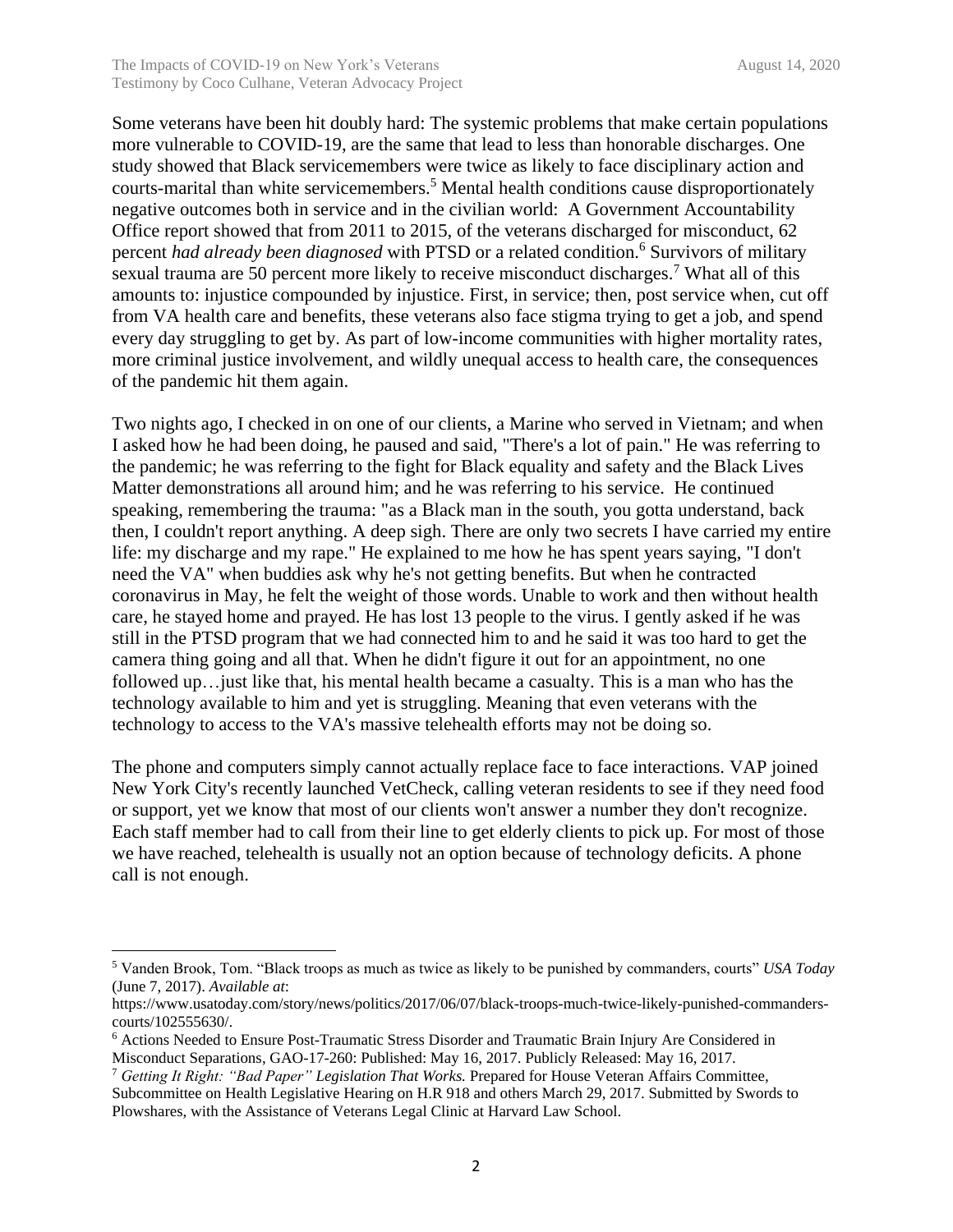Finally, there are the clients we haven't heard from and have not been able to find. Right before New York City shut down, one of the students from my law school clinic had just finished conducting a narrative interview for a discharge upgrade case. The client is a woman who was first harassed in the Navy for her sexual orientation and then was raped in her barracks. She made the agonizing decision not to have the child when she found out she was pregnant from the assault. Some 40 years later she finally felt ready to confront the memories and, working with VAP, was connected to psychological care. She has no access to video health and used to use the library for internet service; her phone has gone straight to voicemail for months.

There are about 330 other veterans on our discharge upgrade docket and waitlist who are in similar positions. They cannot access the VA. They are living with mental illness and injury, they have very low income levels if any at all. They are slipping through the cracks. There needs to be a comprehensive effort to reach out to veterans across the state to offer varying methods of connecting to information, treatment, and services.

When it comes to services, no program can compete with what the VA can offer veterans: millions of federal dollars pouring into the state, comprehensive health care, telehealth to support individuals essentially trapped by the pandemic, housing subsidies, and more. These resources are completely inaccessible to vets with less-than-honorable discharges but they are out of reach for others, too. The claims backlog at the VA has already doubled this year,<sup>8</sup> after being at its lowest point in decades last fall; disability compensation rates are reportedly low in New York State compared to others<sup>9</sup>; and the Veterans Benefits Administration is already drowning in mail and incompetence.<sup>10</sup> If adjudication horror stories exist in the best of times, with each successive VA Secretary allegedly "fixing" these systems, imagine what six months of closed regional offices has done to veterans' due process rights.

For these reasons, we need to provide more resources for VA claims. Just as the state pays advocates to get individuals from public assistance to Supplemental Security Income, it can

<sup>8</sup> Bennett, Abbie. "Veterans Affairs to resume disability exams at some hospitals as backlog nearly doubles," Radio.com, ConnectingVetsRadio (May 20, 2020). *Available at*: [https://connectingvets.radio.com/articles/veterans](https://connectingvets.radio.com/articles/veterans-affairs-to-resume-some-backlogged-disability-exams)[affairs-to-resume-some-backlogged-disability-exams.](https://connectingvets.radio.com/articles/veterans-affairs-to-resume-some-backlogged-disability-exams)

<sup>9</sup> New York City Bar Association, Military and Veterans Affairs Committee, *Report on the Inadequate Financial Support for Legal Services for Veterans Seeking Benefits,* May 22, 2019. *Available at*: [https://www.nycbar.org/member-and-career-services/committees/reports-listing/reports/detail/report-on-the](https://www.nycbar.org/member-and-career-services/committees/reports-listing/reports/detail/report-on-the-inadequate-financial-support-for-legal-services-for-veterans-seeking-benefits)[inadequate-financial-support-for-legal-services-for-veterans-seeking-benefits.](https://www.nycbar.org/member-and-career-services/committees/reports-listing/reports/detail/report-on-the-inadequate-financial-support-for-legal-services-for-veterans-seeking-benefits)

 $10$  The Regional Offices have been closed for months so paperwork and mail are piling up and little communication is possible with any of these offices that are responsible for adjudicating claims. The due process rights violations of the Department of Veterans Affairs has been well-documented, particularly in the last ten years as the legal practice area has grown.

For a history of wait times and gross mishandling of claims, see *Veterans for Common Sense v. Shinseki*, 644 F.3d 845, 851 (9th Cir. 2011) ("We are presented here with the question of what happens when the political branches fail to act in a manner that is consistent with the Constitution…. Absent constitutionally sufficient procedural protections, the promise we make to veterans becomes worthless. When the government harms its veterans by the deprivations at issue here, they are entitled to turn to the courts for relief. Indeed, our Constitution established an independent Judiciary precisely for situations like this, in which a vulnerable group, that is being denied its rights by an unresponsive government, has nowhere else to turn.") The wait times on an appeal are nearly the same they were a decade ago.